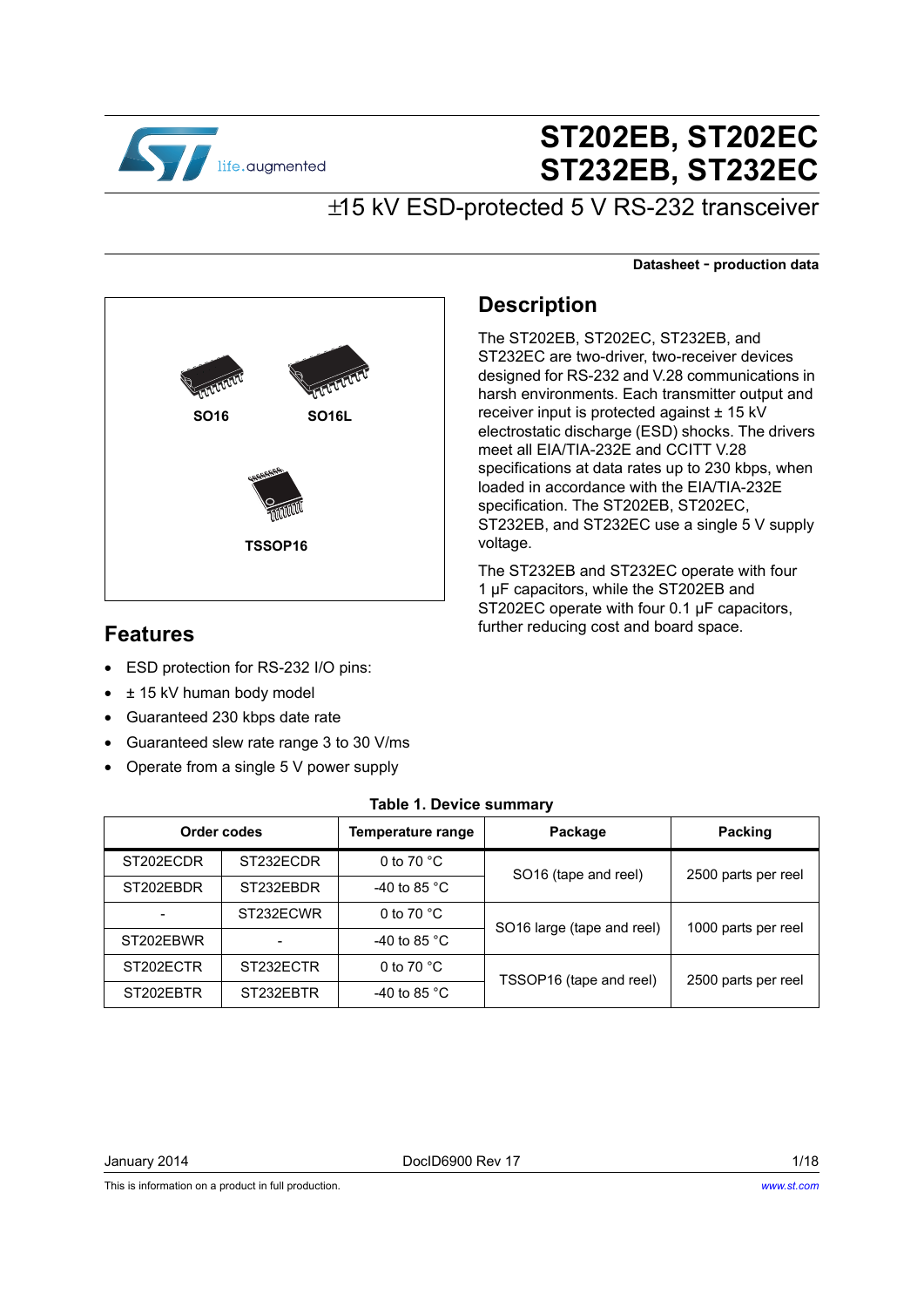# **Contents**

|                  | 6.4 |                                        |
|------------------|-----|----------------------------------------|
|                  | 6.3 |                                        |
|                  | 6.2 |                                        |
|                  | 6.1 |                                        |
| 6                |     |                                        |
| 5                |     | Typical performance characteristics  8 |
| $\boldsymbol{4}$ |     |                                        |
| $\overline{3}$   |     |                                        |
| $\overline{2}$   |     |                                        |
| 1                |     |                                        |

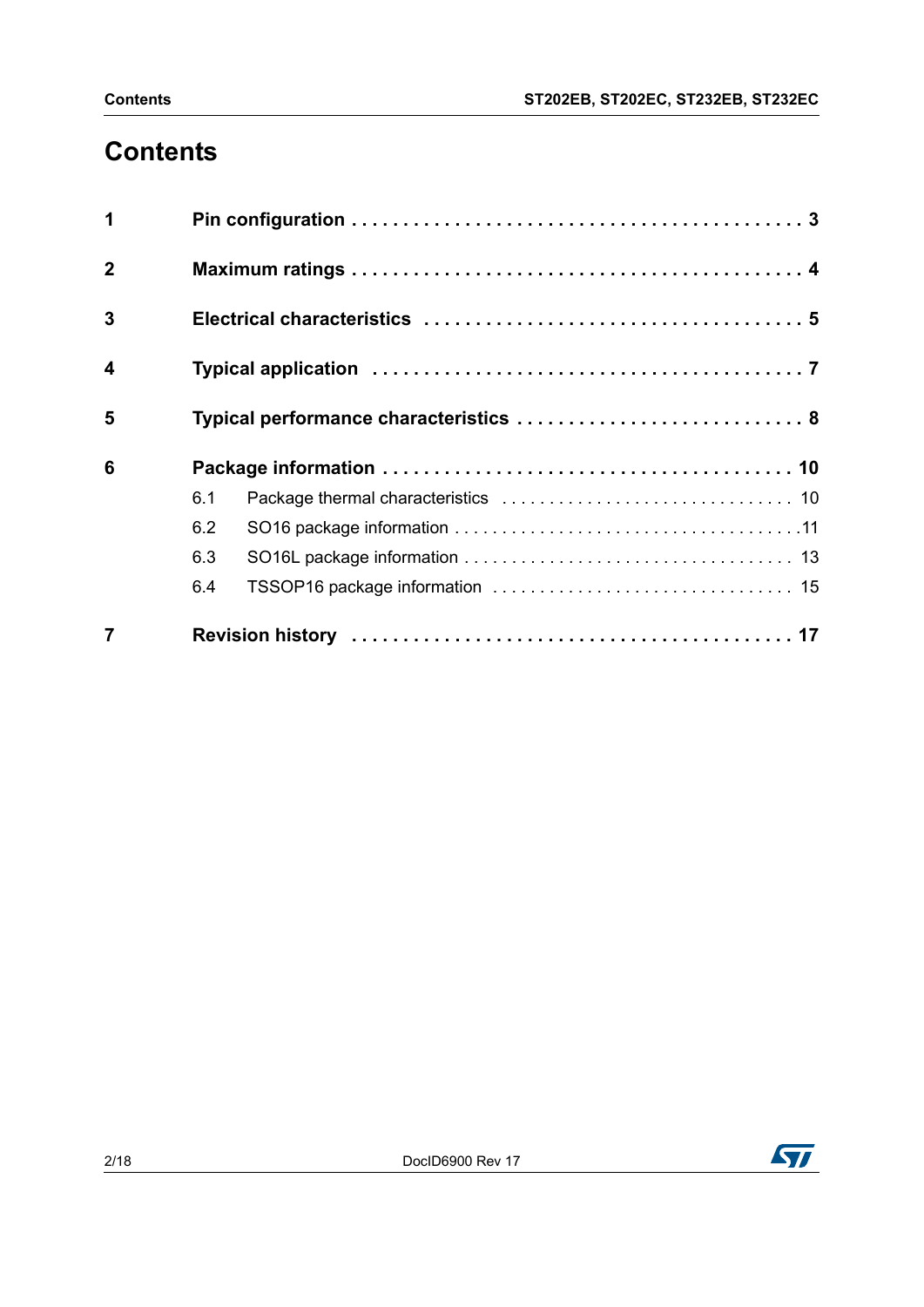# <span id="page-2-0"></span>**1 Pin configuration**



#### **Figure 1. Pin connections (top view)**

#### **Table 2. Pin description**

| Pin $n^{\circ}$ | Symbol            | <b>Note</b>                                            |  |
|-----------------|-------------------|--------------------------------------------------------|--|
| 1               | $C_1$ +           | Positive terminal for the first charge pump capacitor  |  |
| 2               | $V +$             | Doubled voltage terminal                               |  |
| 3               | $C_{1}$ -         | Negative terminal for the first charge pump capacitor  |  |
| 4               | $C_2$ +           | Positive terminal for the second charge pump capacitor |  |
| 5               | $C_{2}$ -         | Negative terminal for the second charge pump capacitor |  |
| 6               | V-                | Inverted voltage terminal                              |  |
| 7               | $T2_{\text{OUT}}$ | Second transmitter output voltage                      |  |
| 8               | $R2_{IN}$         | Second receiver input voltage                          |  |
| 9               | $R2_{OUT}$        | Second receiver output voltage                         |  |
| 10              | $T2_{\text{IN}}$  | Second transmitter input voltage                       |  |
| 11              | $T1_{IN}$         | First transmitter input voltage                        |  |
| 12              | $R1_{OUT}$        | First receiver output voltage                          |  |
| 13              | $R1_{\text{IN}}$  | First receiver input voltage                           |  |
| 14              | T1 <sub>OUT</sub> | First transmitter output voltage                       |  |
| 15              | <b>GND</b>        | Ground                                                 |  |
| 16              | $V_{\rm CC}$      | Supply voltage                                         |  |

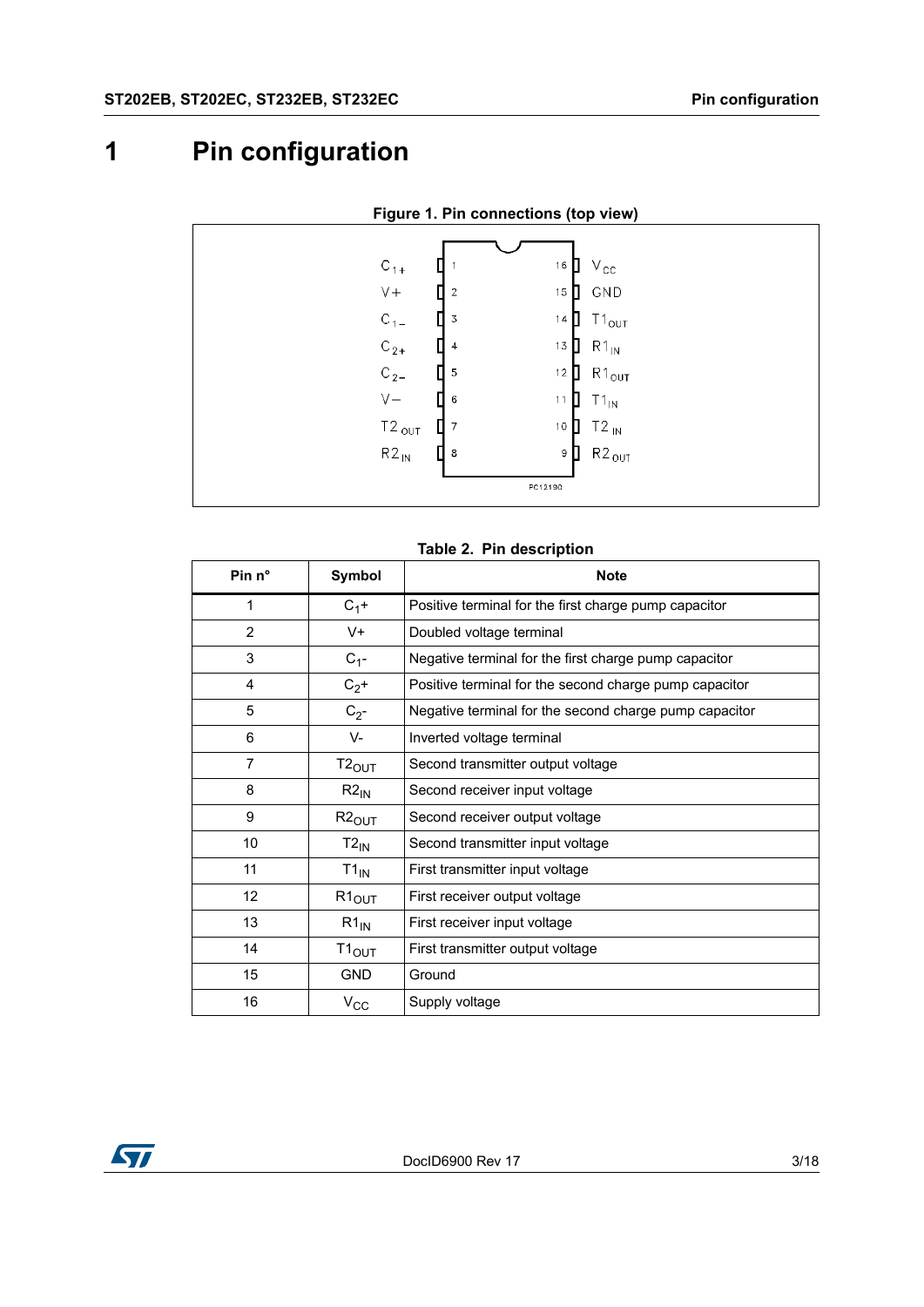# <span id="page-3-0"></span>**2 Maximum ratings**

| Symbol                         | <b>Parameter</b>                           | Value                      | Unit |
|--------------------------------|--------------------------------------------|----------------------------|------|
| $V_{\rm CC}$                   | Supply voltage                             | $-0.3$ to 6                |      |
| V+                             | Extra positive voltage                     | $(V_{CC} -0.3)$ to 14      |      |
| V-                             | Extra negative voltage                     | $-14$ to 0.3               |      |
| $T_{IN}$                       | Transmitter input voltage range            | $-0.3$ to $(V_+ + 0.3)$    | V    |
| $R_{IN}$                       | Receiver input voltage range               | ± 30                       |      |
| $T_{\text{OUT}}$               | Transmitter output voltage range           | $(V - 0.3)$ to $(V + 0.3)$ |      |
| $R_{OUT}$                      | Receiver output voltage range              | $-0.3$ to $(V_{CC} + 0.3)$ |      |
| $\mathsf{T}_{\mathsf{SCTOUT}}$ | Short circuit duration on $T_{\text{OUT}}$ | infinite                   |      |
| $\mathsf{T}_{\text{STG}}$      | Storage temperature range                  | $-65$ to 150               | °C   |

|  | Table 3. Absolute maximum ratings |  |
|--|-----------------------------------|--|
|  |                                   |  |

*Note: Absolute maximum ratings are those values beyond which damage to the device may occur. Functional operation under these condition is not implied.*

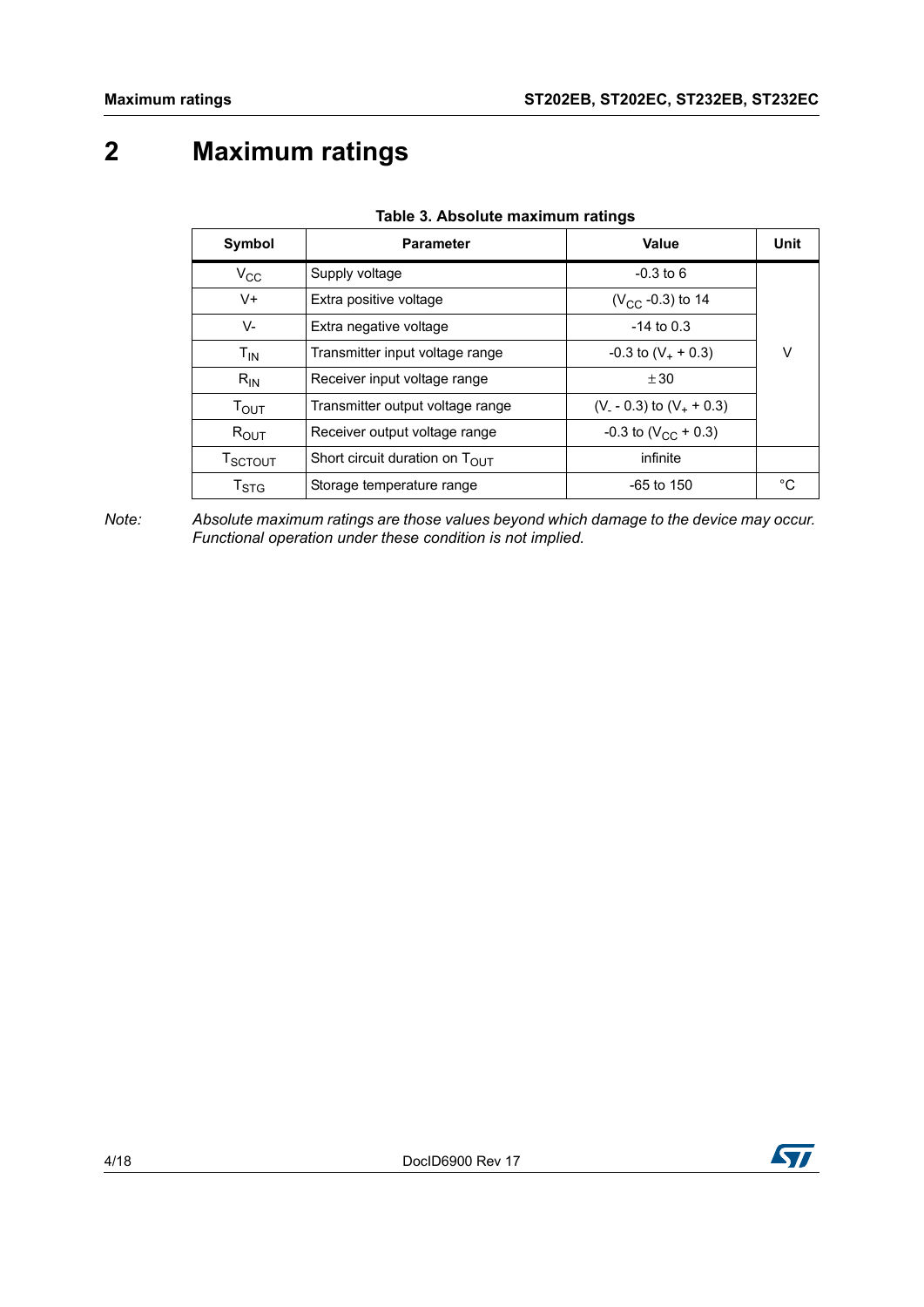# <span id="page-4-0"></span>**3 Electrical characteristics**

| Symbol     | <b>Parameter</b>              | <b>Test condition</b>            | Min.    | Typ. | Max.                     | Unit |
|------------|-------------------------------|----------------------------------|---------|------|--------------------------|------|
|            |                               | Human body model                 | ± 15    |      |                          |      |
| <b>ESD</b> | <b>ESD</b> protection voltage | IEC 1000-4-2 (contact discharge) | ±6      | -    | $\overline{\phantom{0}}$ | kV   |
|            |                               | IEC 1000-4-2 (air discharge)     | $\pm 8$ |      |                          |      |

#### **Table 4. ESD performance: transmitter outputs, receiver inputs**

*Note: All tests versus GND.*

## **Table 5. Electrical characteristics**

#### $(C_1 - C_4 = 0.1 \,\mu\text{F}$  for ST202E,  $C_1 - C_4 = 0.1 \,\mu\text{F}$  for ST232E,  $V_{CC} = 5 \,\text{V} \pm 10 \,\%$ , T<sub>A</sub> = -40 to 125 °C, unless otherwise specified; typical values are referred to T<sub>A</sub> = 25 °C)

| Symbol         | <b>Parameter</b>                     | <b>Test condition</b>         | Min. | Typ. | Max. | Unit |
|----------------|--------------------------------------|-------------------------------|------|------|------|------|
| <b>ISUPPLY</b> | $V_{\text{CC}}$ power supply current | No Load, $T_A = 25^{\circ}$ C |      |      | 10   | mA   |

#### **Table 6. Transmitter electrical characteristics**

## (C<sub>1</sub> - C4 = 0.1 µF, V<sub>CC</sub> = 5 V ± 10 %, T<sub>A</sub> = -40 to 85 °C, unless otherwise specified;

|                   | $\frac{1}{2}$ is a contracted to $\frac{1}{2}$ = 20 U |                                                                                                                   |      |                |      |           |  |
|-------------------|-------------------------------------------------------|-------------------------------------------------------------------------------------------------------------------|------|----------------|------|-----------|--|
| Symbol            | <b>Parameter</b>                                      | <b>Test condition</b>                                                                                             | Min. | Typ.           | Max. | Unit      |  |
| V <sub>TOUT</sub> | Output voltage swing                                  | All transmitter outputs are loaded<br>with 3 $k\Omega$ to GND                                                     | ± 5  | ±9             |      | V         |  |
| I <sub>TIL</sub>  | Input leakage current                                 |                                                                                                                   |      |                | ± 10 | μA        |  |
| V <sub>TIL</sub>  | Input logic threshold low                             |                                                                                                                   | 0.8  |                |      | V         |  |
| V <sub>TIH</sub>  | Input logic threshold high                            |                                                                                                                   |      |                | 2    |           |  |
| SR <sub>T</sub>   | Transition slew rate                                  | $T_A$ = 25 °C, V <sub>CC</sub> = 5 V R <sub>L</sub> = 3 to 7<br>KΩ, C <sub>L</sub> = 50 to 1000 pF <sup>(1)</sup> | 3    | 6              | 30   | $V/\mu s$ |  |
| $D_R$             | Data rate                                             | $R_1$ = 3 to 7 k $\Omega$ , C <sub>1</sub> = 50 to 1000 pF<br>one transmitter switching                           | 230  | 400            |      | kbits/s   |  |
| $R_{TOUT}$        | Transmitter output resistance                         | $V_{CC}$ = V + = V - = 0V $V_{OUT}$ = $\pm 2$ V                                                                   | 300  |                |      | Ω         |  |
| $I_{SC}$          | Transmitter output short circuit<br>current           |                                                                                                                   |      | ±10            | ±60  | mA        |  |
| $t_{DT}$          | Transmitter propagation delay                         | $R_1$ = 3 to 7 k $\Omega$ , $C_1$ = 50 to 2500 pF<br>All transmitter loaded                                       |      | $\overline{2}$ |      | μA        |  |

#### typical values are referred to T<sub>A</sub> = 25 °C)

1. Measured from 3 V to -3 V or from -3 V to 3 V

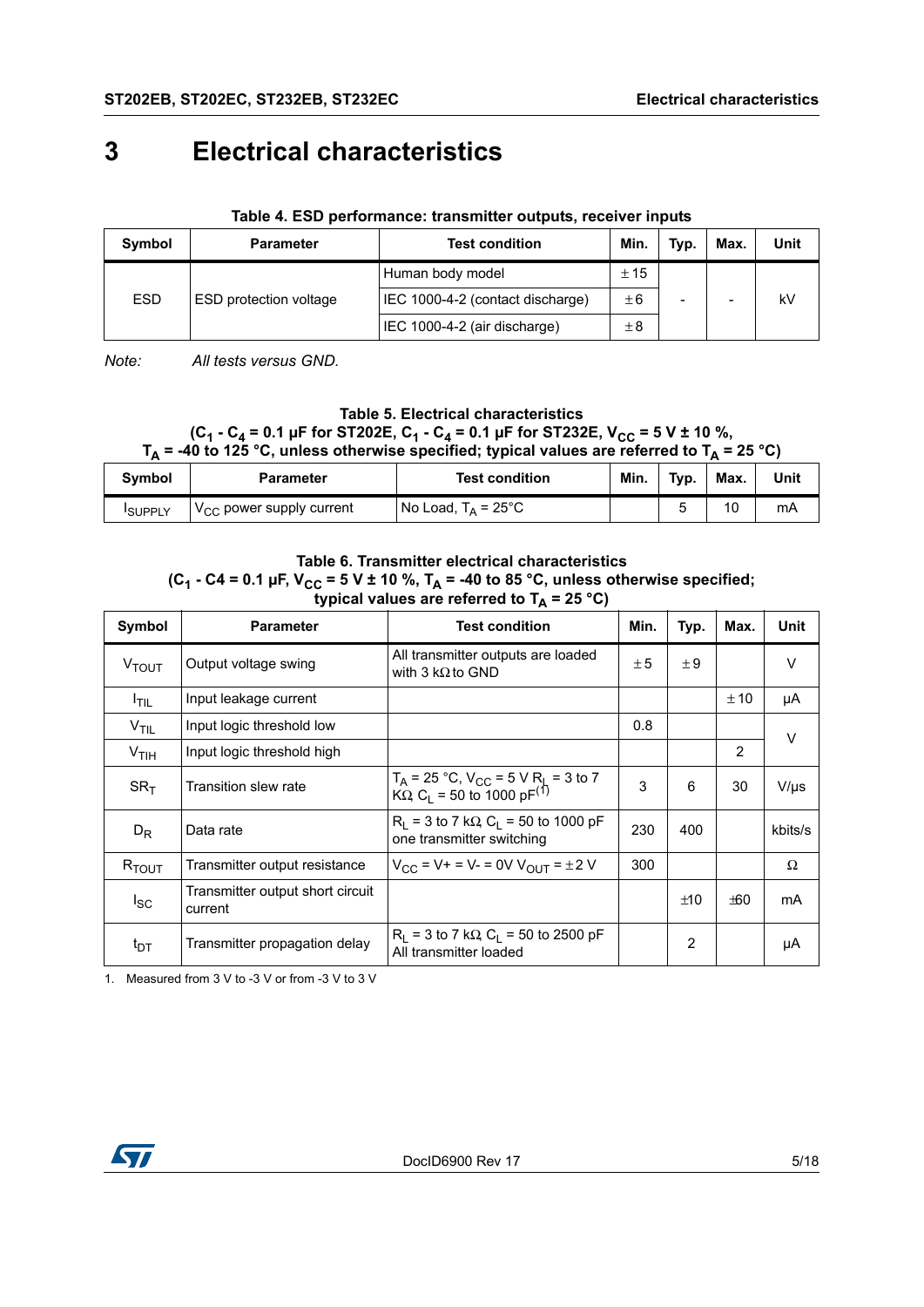#### **Table 7. Receiver electrical characteristics** (C<sub>1</sub> - C4 = 0.1 µF, V<sub>CC</sub> = 5 V ± 10 %, T<sub>A</sub> = -40 to 85 °C, unless otherwise specified; typical values are referred to T<sub>A</sub> = 25 °C)

| Symbol                 | <b>Parameter</b>                          | <b>Test condition</b>          | Min.  | Typ.          | Max. | Unit   |
|------------------------|-------------------------------------------|--------------------------------|-------|---------------|------|--------|
| $V_{\text{RIN}}$       | Receiver input voltage<br>operating range |                                | $-30$ |               | 30   | v      |
| $R_{RIN}$              | RS-232 input resistance                   | $T_A = 25 °C$ , $V_{CC} = 5 V$ | 3     | 5             | 7    | kΩ     |
| $V_{\mathsf{RIL}}$     | RS-232 input logic threshold<br>low       | $T_A = 25 °C$ , $V_{CC} = 5 V$ | 0.8   | 1.2           |      |        |
| $V_{\rm RIH}$          | RS-232 input logic threshold<br>high      | $T_A = 25 °C$ , $V_{CC} = 5 V$ |       | 1.7           | 2.4  | $\vee$ |
| V <sub>RIHYS</sub>     | RS-232 input hysteresis                   | $V_{CC}$ = 5 V                 | 0.2   | 0.5           | 1    |        |
| $V_{\text{ROL}}$       | TTL/CMOS output voltage low               | $I_{OUT}$ = 3.2 mA             |       |               | 0.4  |        |
| <b>V<sub>ROH</sub></b> | TTL/CMOS output voltage high              | $I_{OUT}$ = -1 mA              | 3.5   | $V_{CC}$ -0.4 |      |        |
| $t_{DR}$               | Receiver propagation delay                | $C_1$ = 150 pF                 |       | 0.5           | 10   | μs     |

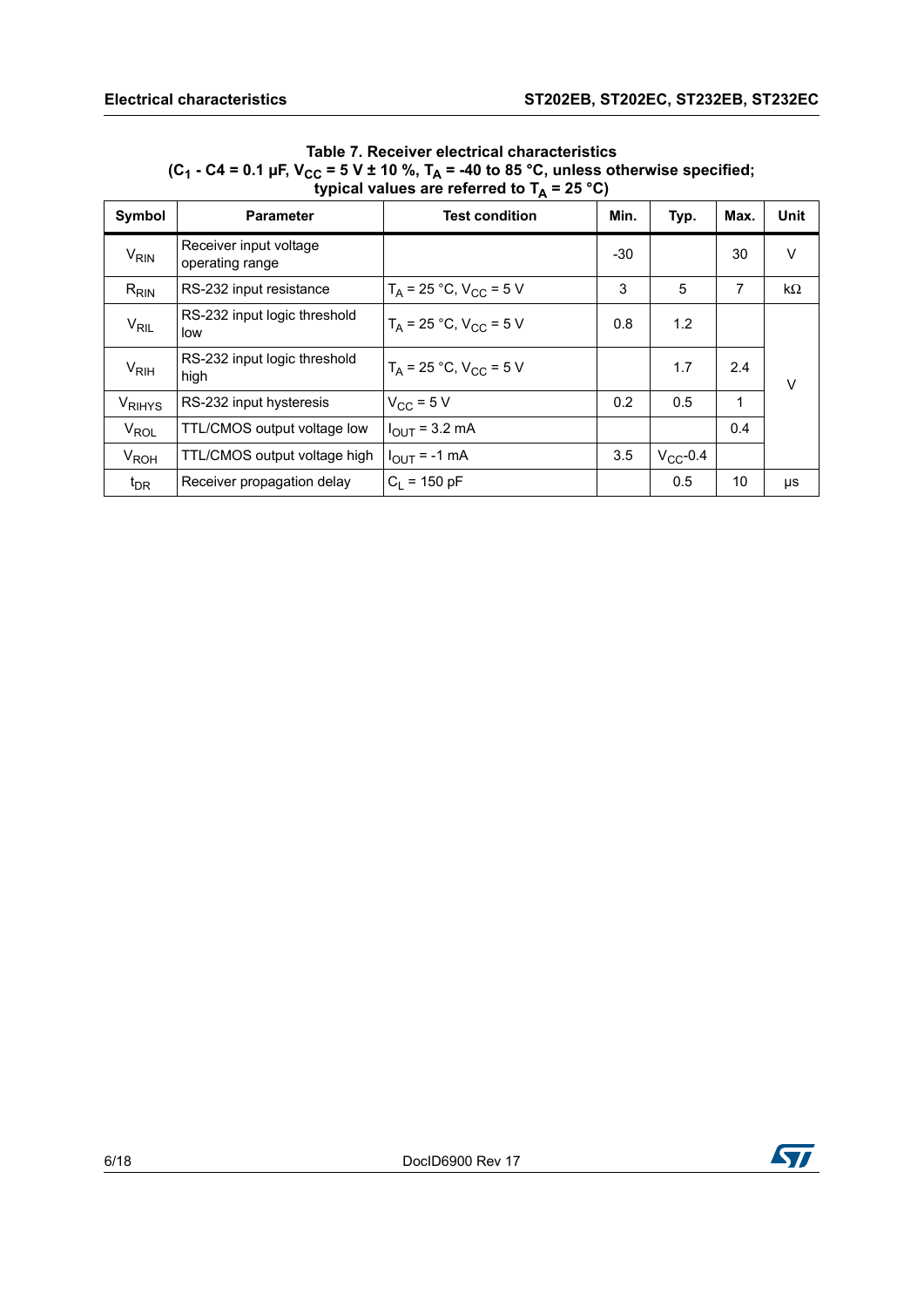# <span id="page-6-0"></span>**4 Typical application**



- 1.  $C_{1-4}$  capacitors can be 1µF
- 2.  $C_{1-4}$  can be common or biased capacitors

**Table 8. Capacitance value (µF)**

| <b>Devices</b> | C <sub>2</sub> | C3   | C4  | C <sub>5</sub> | C <sub>5</sub> |
|----------------|----------------|------|-----|----------------|----------------|
| <b>ST202E</b>  | U.I            | U. I | 0.1 | 0.1            | 0.1            |
| ST232E         |                |      |     |                |                |

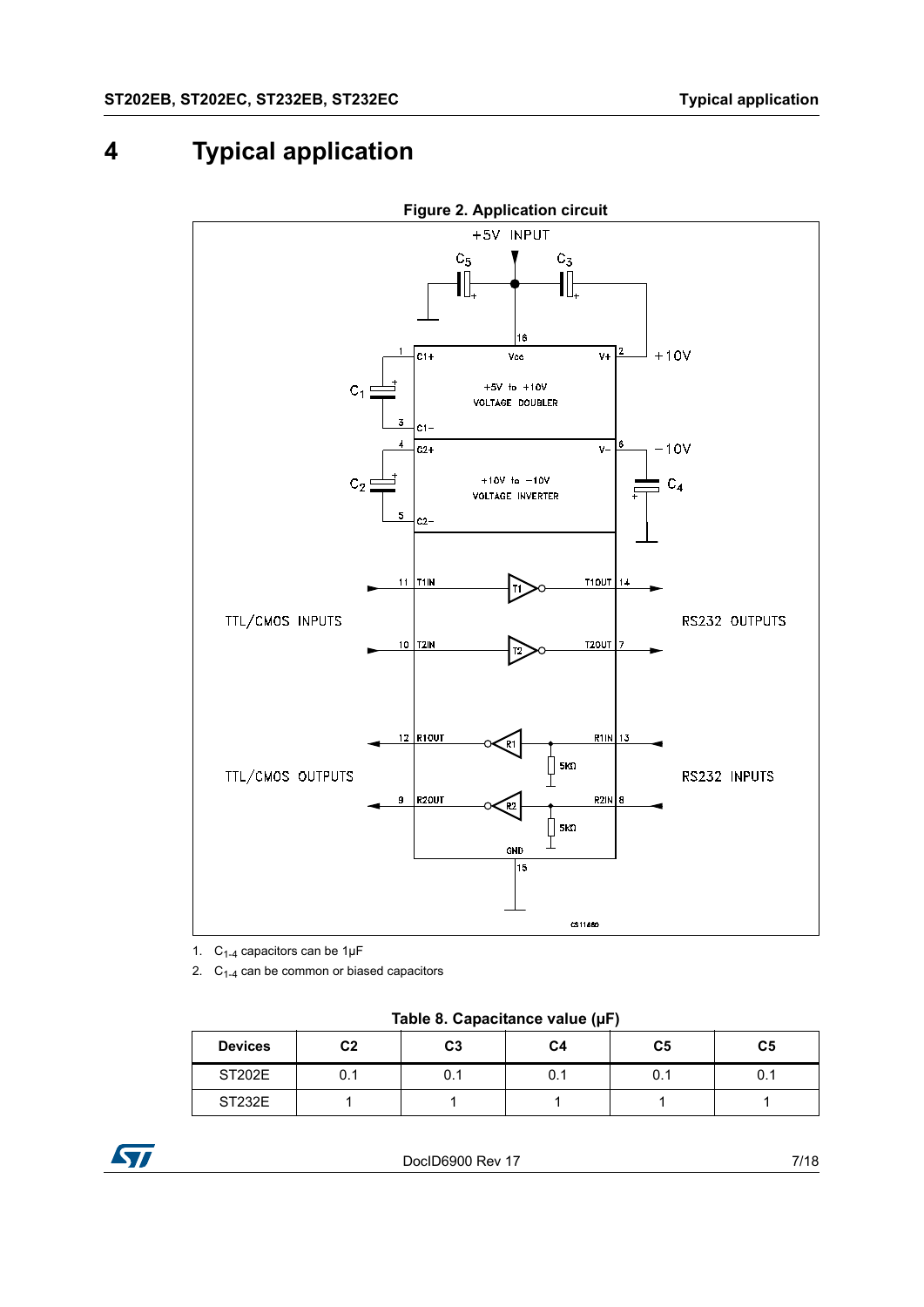80

60

40

 $20$ 

 $\mathbb O$ 

 $-50$ 

 $-25$ 

 $Q = 150pF$ <br> $V_{cc} = 4.5V$ 

 $\mathbf 0$ 

Forcing 10KHz<br>with  $t_r = t_s = 50$ ns

 $25\,$ 

 $50\,$ 

75

 $T_J$ (°C)

# <span id="page-7-0"></span>**5 Typical performance characteristics**

(Unless otherwise specified  $T_1 = 25 \degree C$ )

t<sub>PHLR</sub>



 $1.6$ 

 $1.2$ 

 $0.8\,$ 

 $0.4$ 

 $\mathbf 0$ 

 $-50$ 

 $-25\,$ 

 $Q = 150pF$ <br> $V_{cc} = 4.5V$ 

 $\mathbb O$ 

 $\frac{v_{\text{CC}}-4.5v}{v_{\text{C}}-4.5v}$ <br>with  $t_{\text{r}}=t_{\text{s}}=50\,\text{ns}$ 

25

 $50\,$ 

75

 $T_J$  ( $^{\circ}$ C)

 $t_{PHLT}$ 

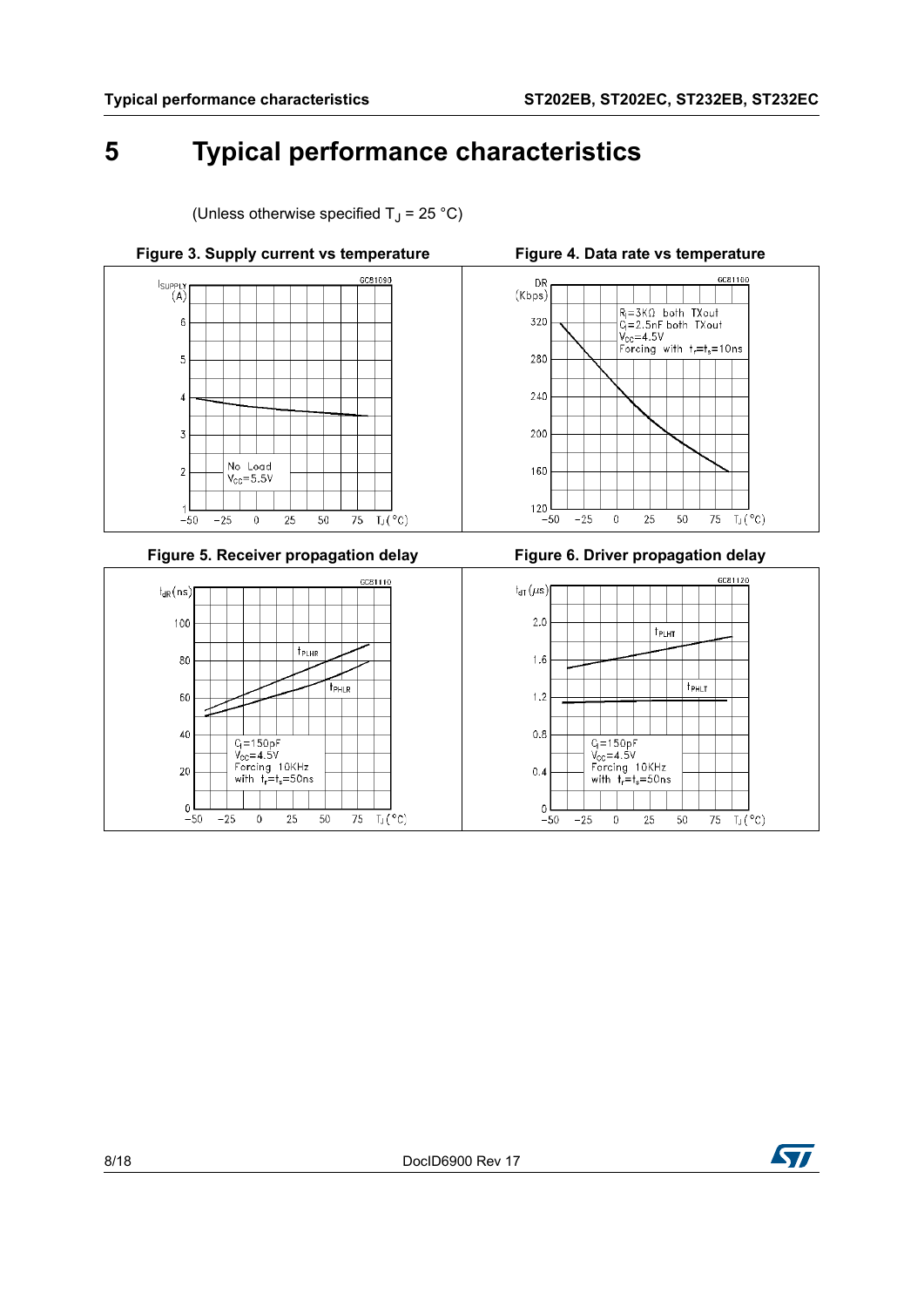**Figure 7. High level output voltage swing vs temperature**



**Figure 9. High level transmitter output short circuit current vs temperature**



**Figure 11. High level receiver output short circuit current vs temperature**



**Figure 8. Low level output voltage swing vs temperature**



**Figure 10. Low level transmitter output short circuit current vs temperature**



**Figure 12. Low level receiver output short circuit current vs temperature**



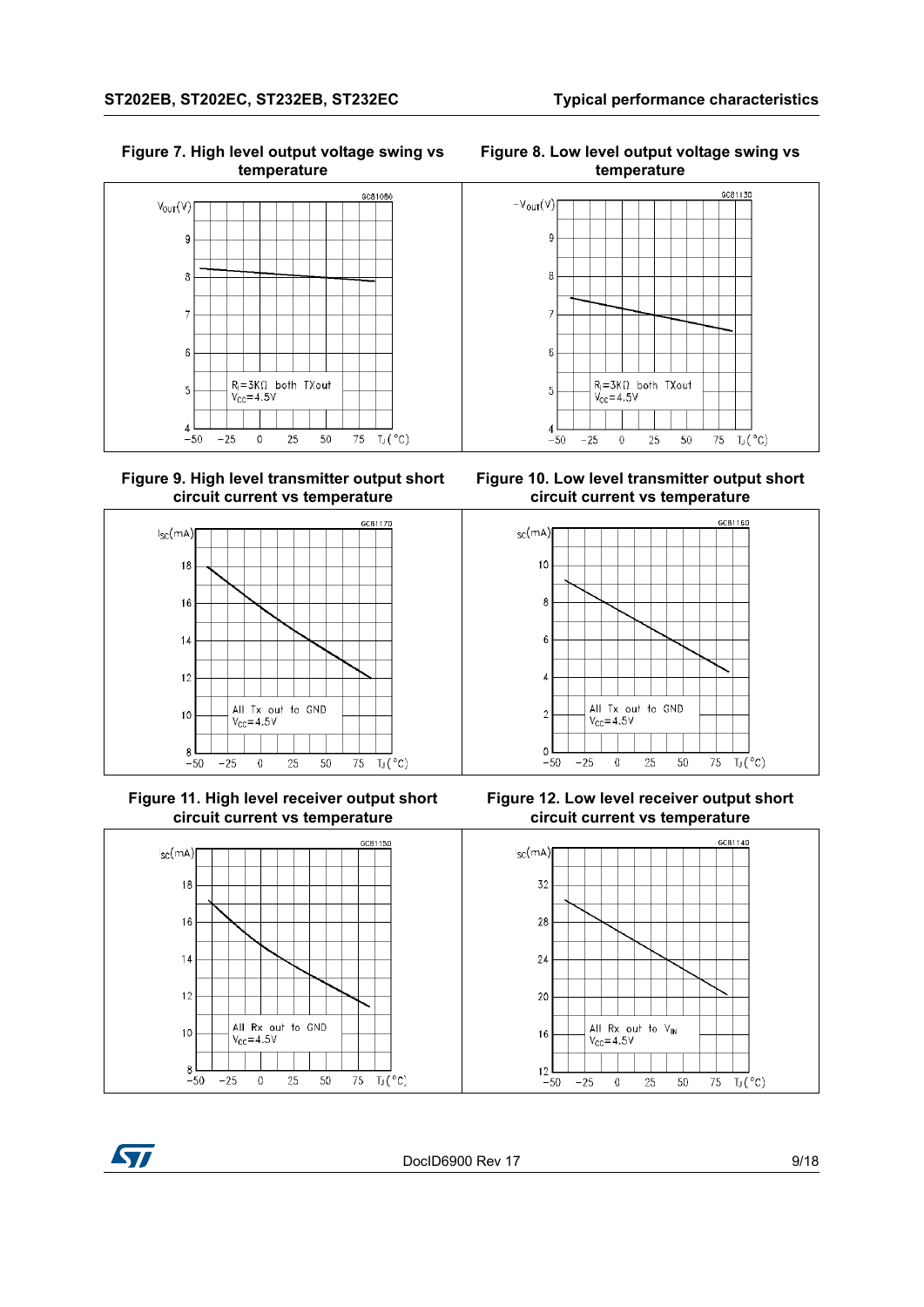# <span id="page-9-0"></span>**6 Package information**

In order to meet environmental requirements, ST offers these devices in different grades of ECOPACK® packages, depending on their level of environmental compliance. ECOPACK® specifications, grade definitions and product status are available at: *[www.st.com](http://www.st.com)*. ECOPACK® is an ST trademark.

## <span id="page-9-1"></span>**6.1 Package thermal characteristics**

| Package            | Symbol                     | <b>Value</b> | <b>Board type</b> | Unit          |  |
|--------------------|----------------------------|--------------|-------------------|---------------|--|
|                    | $\Theta_{JA}^{(1)}$        | 115          | 1-layer board     |               |  |
| SO <sub>16</sub>   |                            | 80           | 4-layer board     |               |  |
|                    | $\Theta_{\text{JC}}^{(2)}$ | 30           | 1-layer board     |               |  |
| SO <sub>16</sub> L | $\Theta_{JA}^{(1)}$        | 95           | 1-layer board     | $\degree$ C/W |  |
|                    | $\Theta_{JC}^{(2)}$        | 30           | 1-layer board     |               |  |
|                    | $\Theta_{JA}^{(1)}$        | 140          | 1-layer board     |               |  |
| TSSOP16            |                            | 95           | 2-layer board     |               |  |
|                    | $\Theta_{\text{JC}}^{(2)}$ | 25           | 2-layer board     |               |  |

|  |  |  |  | Table 9. Thermal characteristics |
|--|--|--|--|----------------------------------|
|--|--|--|--|----------------------------------|

<span id="page-9-2"></span>1.  $\Theta_{JA}$  is the package junction-to-ambient thermal resistance in  $\degree$  C/W

<span id="page-9-3"></span>2.  $\Theta_{\text{JC}}$  is the package junction-to-case thermal resistance in  $\degree$  C/W

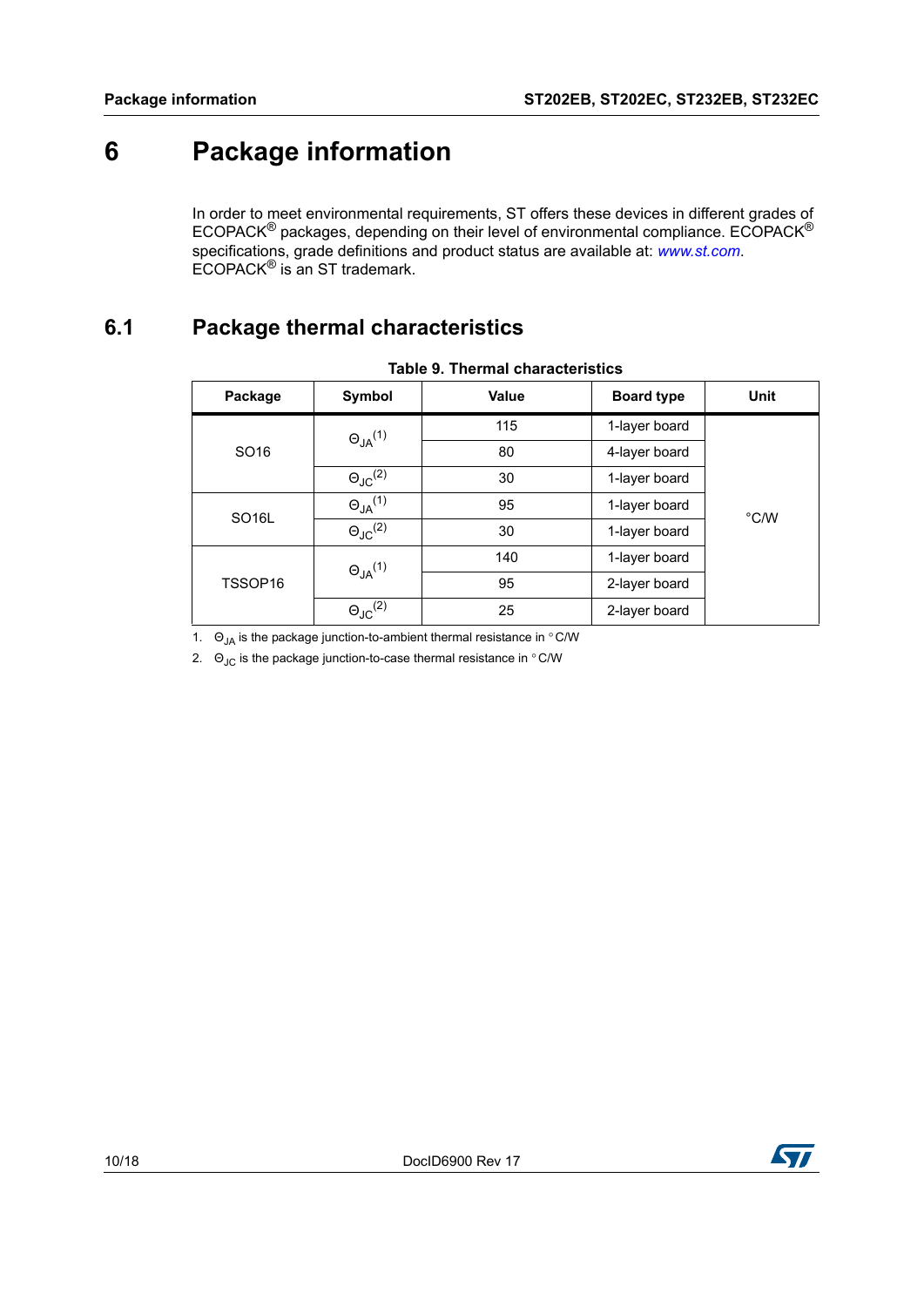## <span id="page-10-0"></span>**6.2 SO16 package information**



## **Figure 13. SO16 package outline**

#### **Table 10. SO16 package mechanical data**

|             | <b>Dimensions</b> |      |         |                  |       |       |  |  |
|-------------|-------------------|------|---------|------------------|-------|-------|--|--|
| Symbol      |                   | mm   |         | inch             |       |       |  |  |
|             | Min.              | Typ. | Max.    | Min.             | Typ.  | Max.  |  |  |
| A           |                   |      | 1.75    |                  |       | 0.068 |  |  |
| a1          | 0.1               |      | 0.25    | 0.004            |       | 0.010 |  |  |
| a2          |                   |      | 1.64    |                  |       | 0.063 |  |  |
| b           | 0.35              |      | 0.46    | 0.013            |       | 0.018 |  |  |
| b1          | 0.19              |      | 0.25    | 0.007            |       | 0.010 |  |  |
| ${\rm C}$   |                   | 0.5  |         |                  | 0.019 |       |  |  |
| c1          |                   |      |         | 45° (typ.)       |       |       |  |  |
| D           | 9.8               |      | 10      | 0.385            |       | 0.393 |  |  |
| E           | 5.8               |      | $6.2\,$ | 0.228            |       | 0.244 |  |  |
| e           |                   | 1.27 |         |                  | 0.050 |       |  |  |
| e3          |                   | 8.89 |         |                  | 0.350 |       |  |  |
| F           | 3.8               |      | 4.0     | 0.149            |       | 0.157 |  |  |
| G           | 4.6               |      | 5.3     | 0.181            |       | 0.208 |  |  |
| Г           | 0.5               |      | 1.27    | 0.019            |       | 0.050 |  |  |
| M           |                   |      | 0.62    |                  |       | 0.024 |  |  |
| $\mathbf S$ |                   |      |         | $8^\circ$ (max.) |       |       |  |  |

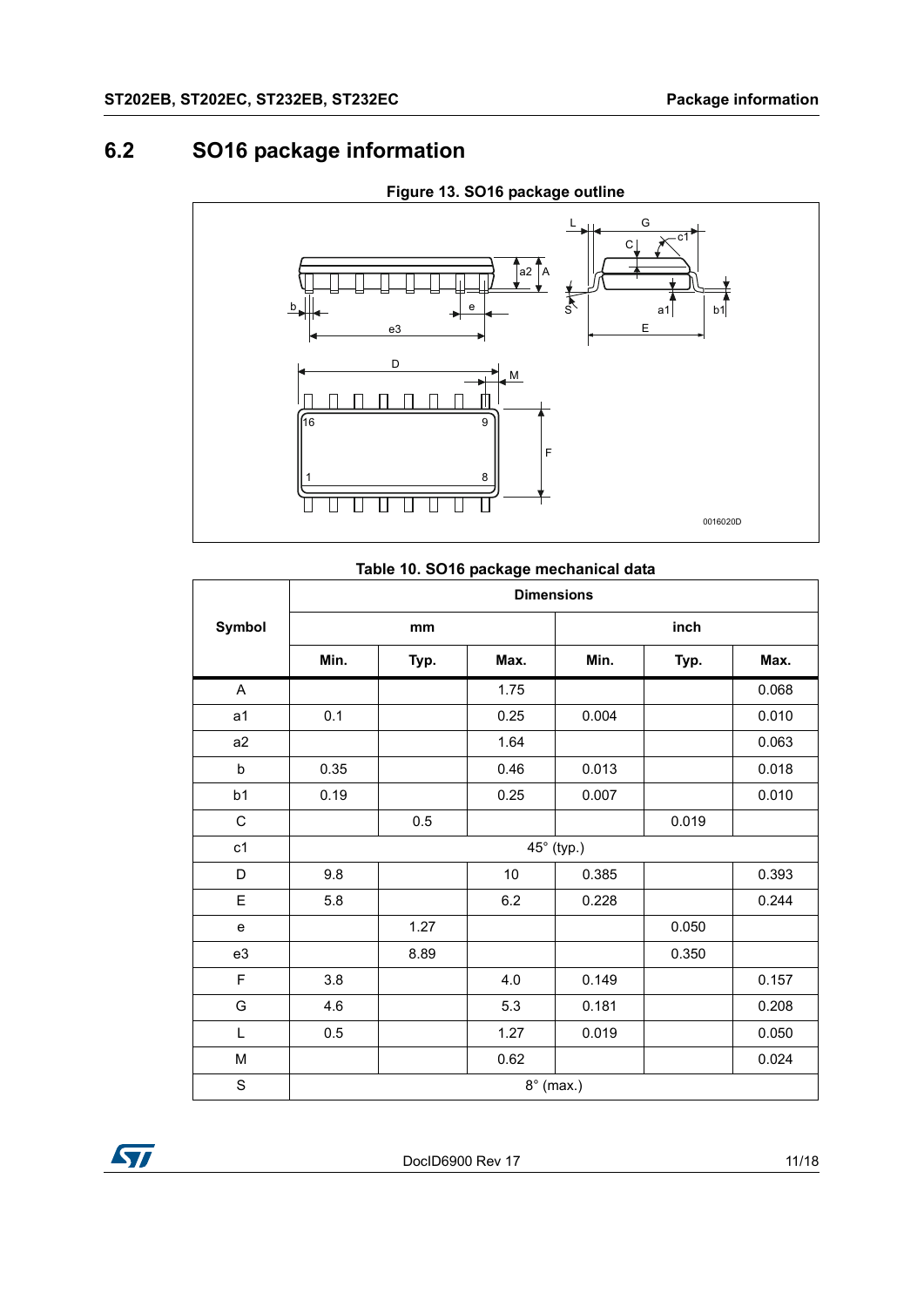

**Figure 14. SO16 tape and reel information**

1. Drawing is not to scale.

|  |  | Table 11. SO16 tape and reel information |
|--|--|------------------------------------------|
|--|--|------------------------------------------|

|               | <b>Dimensions</b> |      |      |       |      |        |
|---------------|-------------------|------|------|-------|------|--------|
| <b>Symbol</b> |                   | mm   |      |       | inch |        |
|               | Min.              | Typ. | Max. | Min.  | Typ. | Max.   |
| A             |                   |      | 330  |       |      | 12.992 |
| С             | 12.8              |      | 13.2 | 0.504 |      | 0.519  |
| D             | 20.2              |      |      | 0.795 |      |        |
| N             | 60                |      |      | 2.362 |      |        |
| T             |                   |      | 22.4 |       |      | 0.882  |
| Ao            | 6.45              |      | 6.65 | 0.254 |      | 0.262  |
| Bo            | 10.3              |      | 10.5 | 0.406 |      | 0.414  |
| Ko            | 2.1               |      | 2.3  | 0.082 |      | 0.090  |
| Po            | 3.9               |      | 4.1  | 0.153 |      | 0.161  |
| P             | 7.9               |      | 8.1  | 0.311 |      | 0.319  |

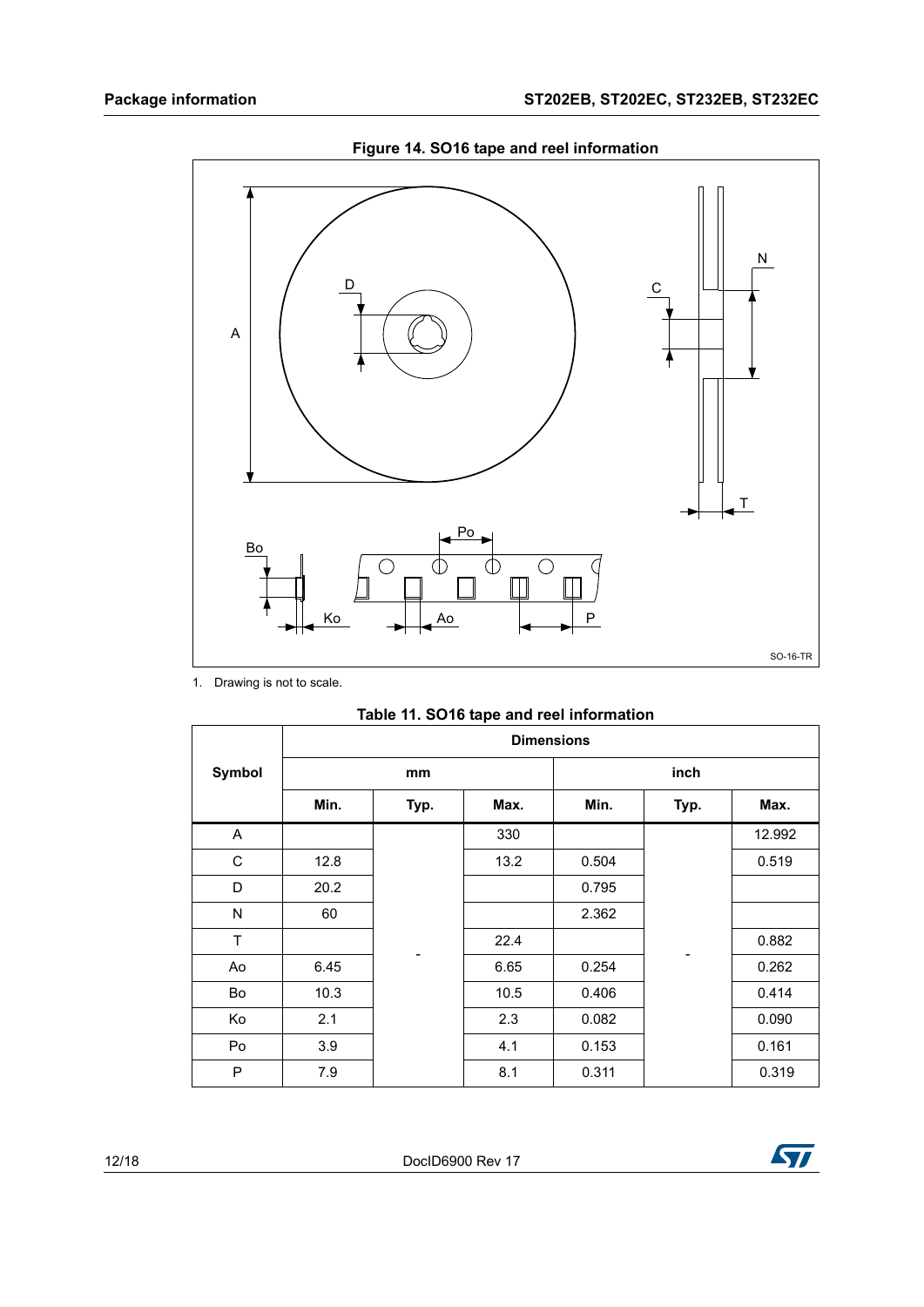## <span id="page-12-0"></span>**6.3 SO16L package information**



## **Figure 15. SO16L package outline**

#### **Table 12. SO16L package mechanical data**

|                | <b>Dimensions</b> |      |       |                  |       |       |  |  |
|----------------|-------------------|------|-------|------------------|-------|-------|--|--|
| Symbol         |                   | mm   |       | inch             |       |       |  |  |
|                | Min.              | Typ. | Max.  | Min.             | Typ.  | Max.  |  |  |
| A              |                   |      | 2.65  |                  |       | 0.104 |  |  |
| a <sub>1</sub> | 0.1               |      | 0.2   | 0.004            |       | 0.008 |  |  |
| a <sub>2</sub> |                   |      | 2.45  |                  |       | 0.096 |  |  |
| b              | 0.35              |      | 0.49  | 0.014            |       | 0.019 |  |  |
| b1             | 0.23              |      | 0.32  | 0.009            |       | 0.012 |  |  |
| $\mathsf C$    |                   | 0.5  |       |                  | 0.020 |       |  |  |
| c1             |                   |      |       | 45° (typ.)       |       |       |  |  |
| D              | 10.1              |      | 10.5  | 0.397            |       | 0.413 |  |  |
| E              | 10.0              |      | 10.65 | 0.393            |       | 0.419 |  |  |
| e              |                   | 1.27 |       |                  | 0.050 |       |  |  |
| e3             |                   | 8.89 |       |                  | 0.350 |       |  |  |
| F              | 7.4               |      | 7.6   | 0.291            |       | 0.300 |  |  |
| G              |                   |      |       |                  |       |       |  |  |
| Г              | 0.5               |      | 1.27  | 0.020            |       | 0.050 |  |  |
| М              |                   |      | 0.75  |                  |       | 0.029 |  |  |
| $\mathbf S$    |                   |      |       | $8^\circ$ (max.) |       |       |  |  |

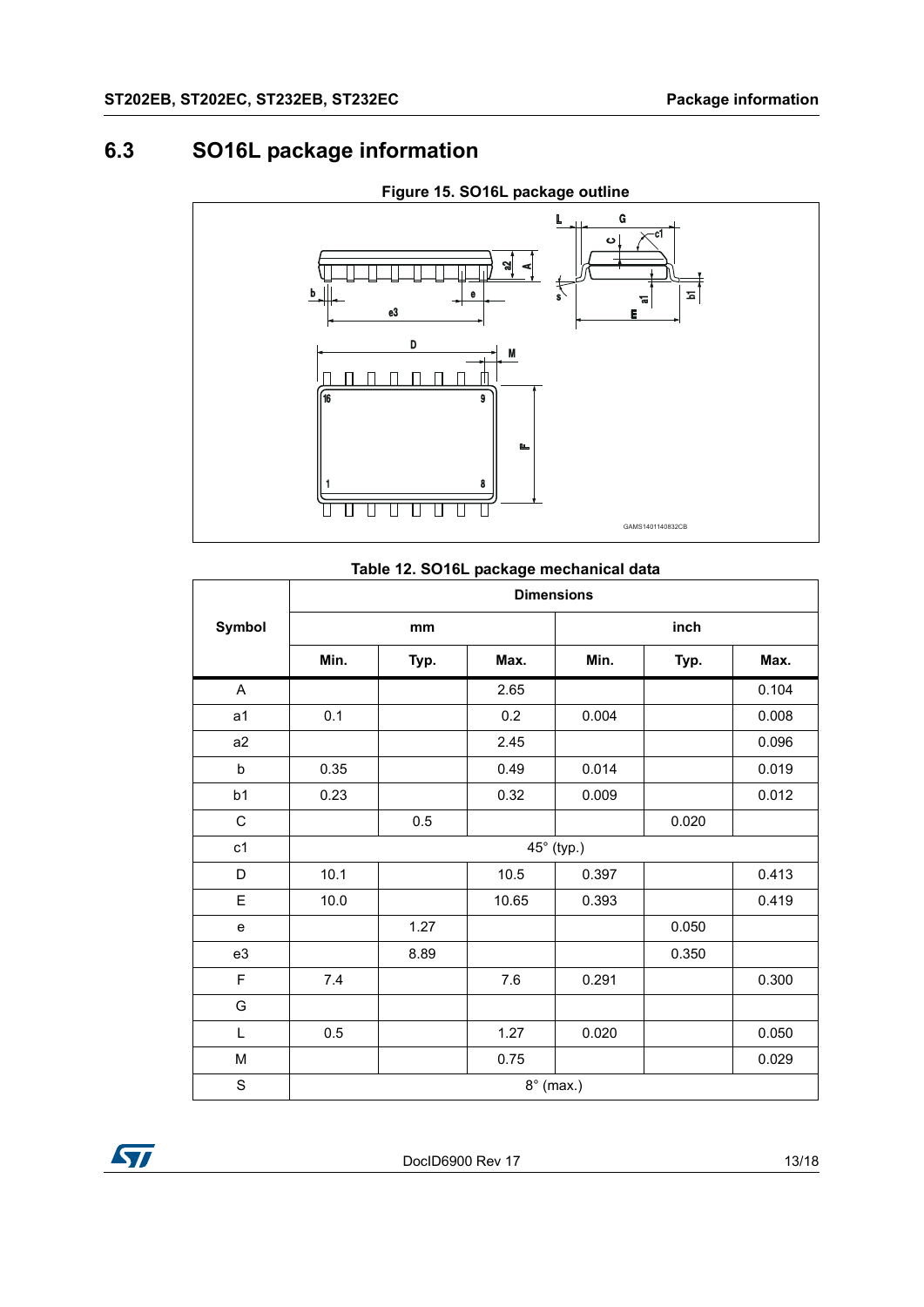

**Figure 16. SO16L tape and reel information**

1. Drawing is not to scale.

 $\overline{\Gamma}$ 

| Table 13. SO16L tape and reel information |
|-------------------------------------------|
| <b>Dimensions</b>                         |
|                                           |

|        | <b>Dimensions</b> |      |      |       |      |        |
|--------|-------------------|------|------|-------|------|--------|
| Symbol |                   | mm   |      |       | inch |        |
|        | Min.              | Typ. | Max. | Min.  | Typ. | Max.   |
| A      |                   |      | 330  |       |      | 12.992 |
| C      | 12.8              |      | 13.2 | 0.504 |      | 0.519  |
| D      | 20.2              |      |      | 0.795 |      |        |
| N      | 60                |      |      | 2.362 |      |        |
| T      |                   |      | 22.4 |       |      | 0.882  |
| Ao     | 10.8              |      | 11.0 | 0.425 |      | 0.433  |
| Bo     | 10.7              |      | 10.9 | 0.421 |      | 0.429  |
| Ko     | 2.9               |      | 3.1  | 0.114 |      | 0.122  |
| Po     | 3.9               |      | 4.1  | 0.153 |      | 0.161  |
| P      | 11.9              |      | 12.1 | 0.468 |      | 0.476  |

٦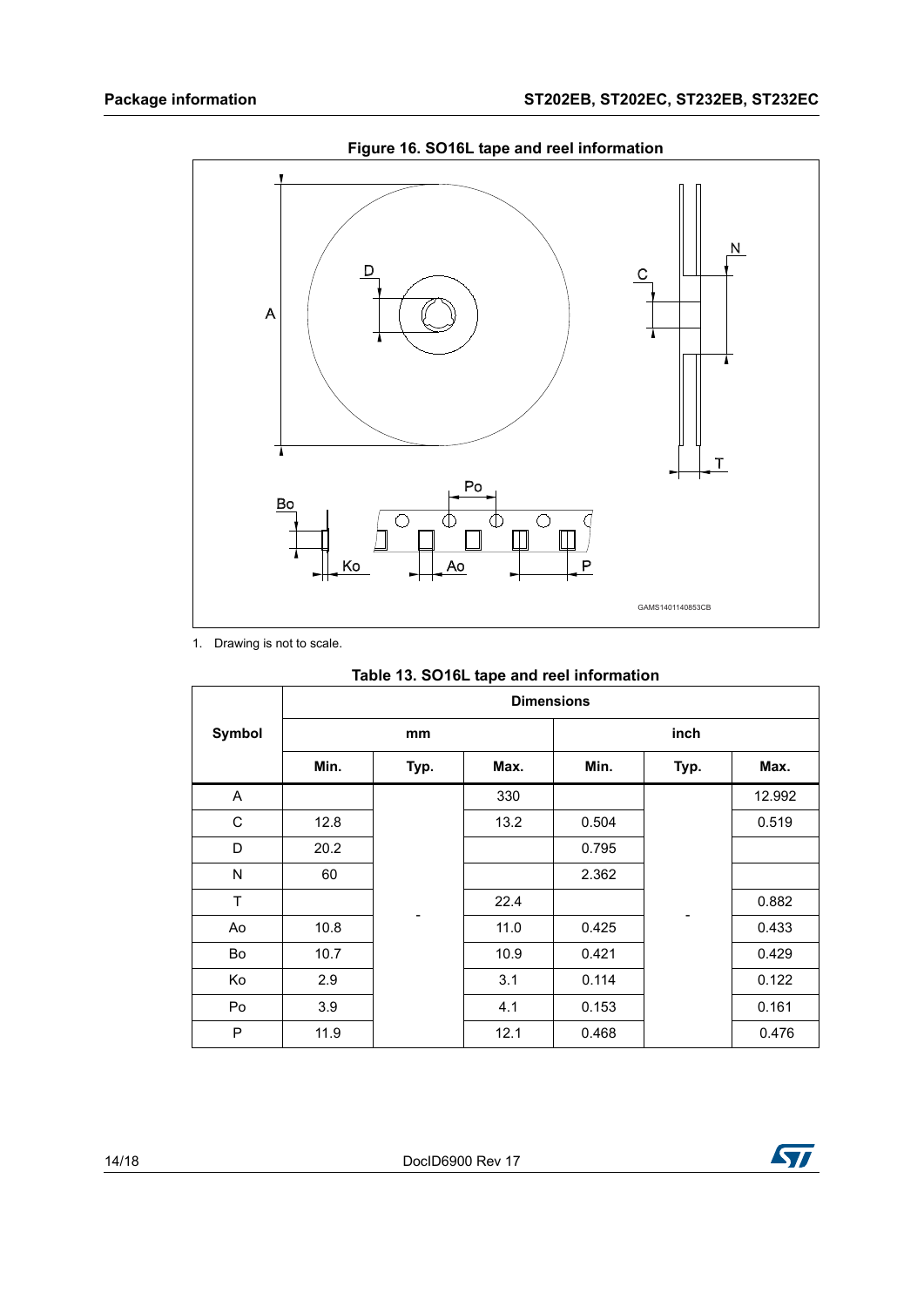## <span id="page-14-0"></span>**6.4 TSSOP16 package information**



#### **Figure 17. TSSOP16 package outline**

#### **Table 14. TSSOP16 package mechanical data**

|                | <b>Dimensions</b> |      |             |             |        |             |
|----------------|-------------------|------|-------------|-------------|--------|-------------|
| Symbol         |                   | mm   |             |             | inch   |             |
|                | Min.              | Typ. | Max.        | Min.        | Typ.   | Max.        |
| A              |                   |      | 1.2         |             |        | 0.047       |
| A <sub>1</sub> | 0.05              |      | 0.15        | 0.002       | 0.004  | 0.006       |
| A <sub>2</sub> | 0.8               | 1    | 1.05        | 0.031       | 0.039  | 0.041       |
| b              | 0.19              |      | 0.30        | 0.007       |        | 0.012       |
| c              | 0.09              |      | 0.20        | 0.004       |        | 0.0079      |
| D              | 4.9               | 5    | 5.1         | 0.193       | 0.197  | 0.201       |
| E              | 6.2               | 6.4  | 6.6         | 0.244       | 0.252  | 0.260       |
| E1             | 4.3               | 4.4  | 4.48        | 0.169       | 0.173  | 0.176       |
| e              |                   | 0.65 |             |             | 0.0256 |             |
| Κ              | $0^{\circ}$       |      | $8^{\circ}$ | $0^{\circ}$ |        | $8^{\circ}$ |
| L              | 0.45              | 0.60 | 0.75        | 0.018       | 0.024  | 0.030       |

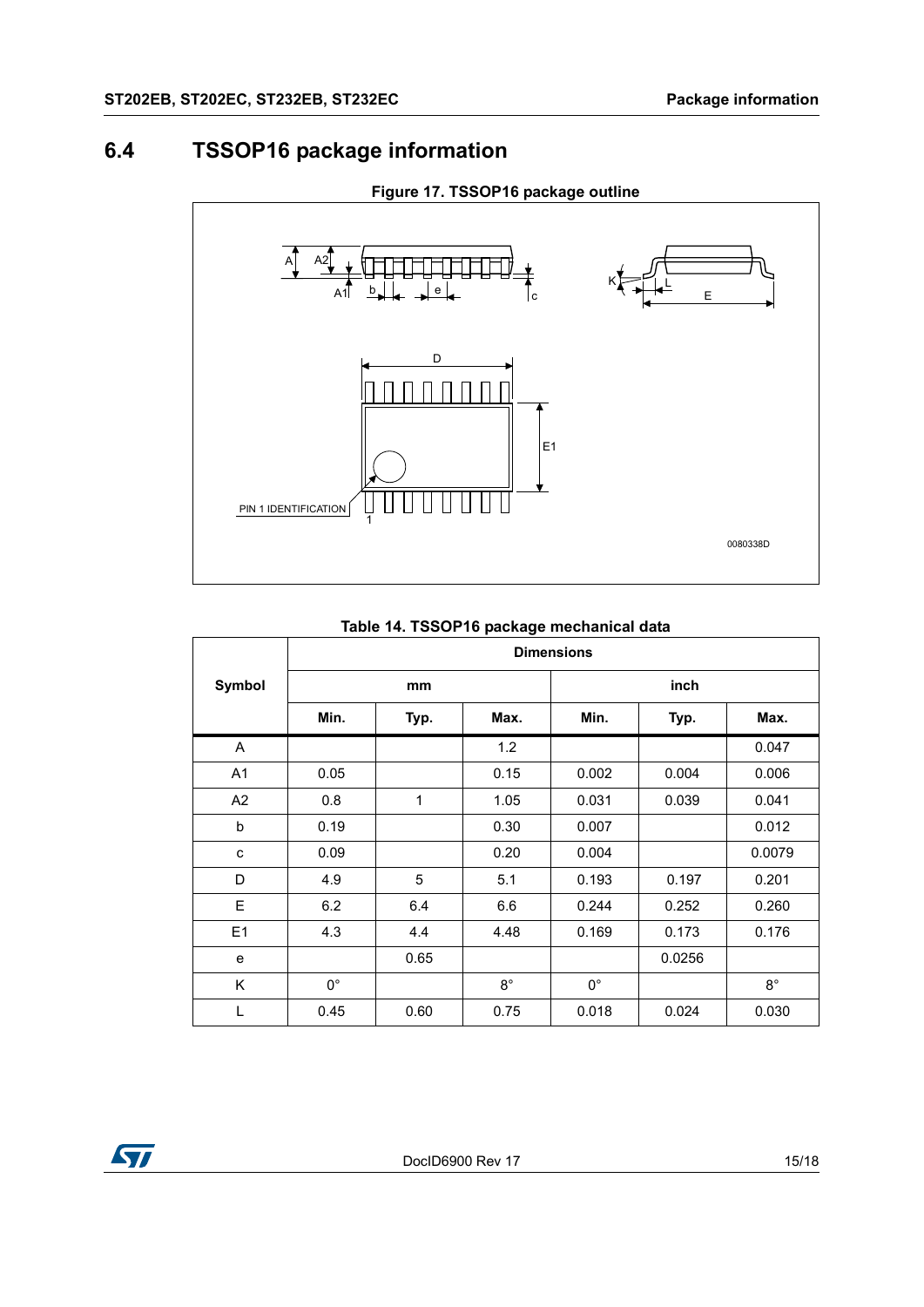

**Figure 18. TSSOP16 tape and reel information**

1. Drawing is not in scale.

|        | <b>Dimensions</b> |                          |      |       |                          |        |  |
|--------|-------------------|--------------------------|------|-------|--------------------------|--------|--|
| Symbol |                   | mm                       |      |       | inch                     |        |  |
|        | Min.              | Typ.                     | Max. | Min.  | Typ.                     | Max.   |  |
| A      |                   |                          | 330  |       |                          | 12.992 |  |
| C      | 12.8              |                          | 13.2 | 0.504 |                          | 0.519  |  |
| D      | 20.2              |                          |      | 0.795 |                          |        |  |
| N      | 60                |                          |      | 2.362 |                          |        |  |
| T      |                   | $\overline{\phantom{a}}$ | 22.4 |       | $\overline{\phantom{a}}$ | 0.882  |  |
| Ao     | 6.7               |                          | 6.9  | 0.264 |                          | 0.272  |  |
| Bo     | 5.3               |                          | 5.5  | 0.209 |                          | 0.217  |  |
| Ko     | 1.6               |                          | 1.8  | 0.063 |                          | 0.071  |  |
| Po     | 3.9               |                          | 4.1  | 0.153 |                          | 0.161  |  |
| P      | 7.9               |                          | 8.1  | 0.311 |                          | 0.319  |  |

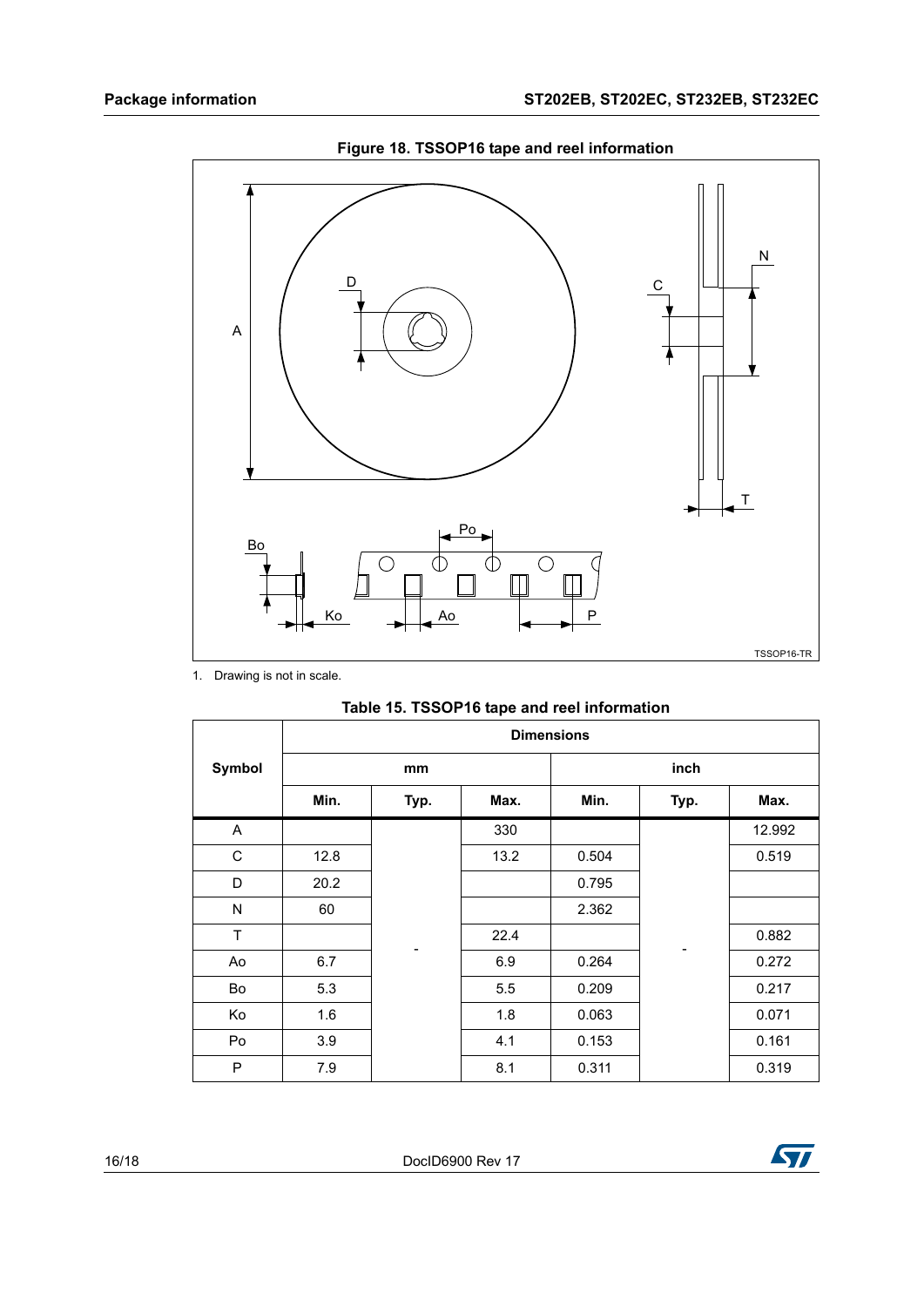# <span id="page-16-0"></span>**7 Revision history**

| Table 16.<br><b>Document revision history</b> |
|-----------------------------------------------|
|-----------------------------------------------|

| Date        | <b>Revision</b> | <b>Changes</b>                                                                                                       |
|-------------|-----------------|----------------------------------------------------------------------------------------------------------------------|
| 21-Feb-2006 | 12              | Change value of $I_{\text{TI}}$ on transmitter characteristics, $\pm 1 \mu A = \pm 1$<br>±10 <sub>µ</sub> A.         |
| 14-Mar-2006 | 13              | Order codes has been updated and new template.                                                                       |
| 27-Aug-2007 | 14              | Added Table 1 in cover page.                                                                                         |
| 13-Nov-2007 | 15              | Modified: Table 1.                                                                                                   |
| 08-feb-2008 | 16              | Modified: Table 1 on page 1                                                                                          |
| 15-Jan-2014 | 17              | Updated ECOPACK <sup>®</sup> information<br>Added Section 6.1: Package thermal characteristics<br>Updated disclaimer |